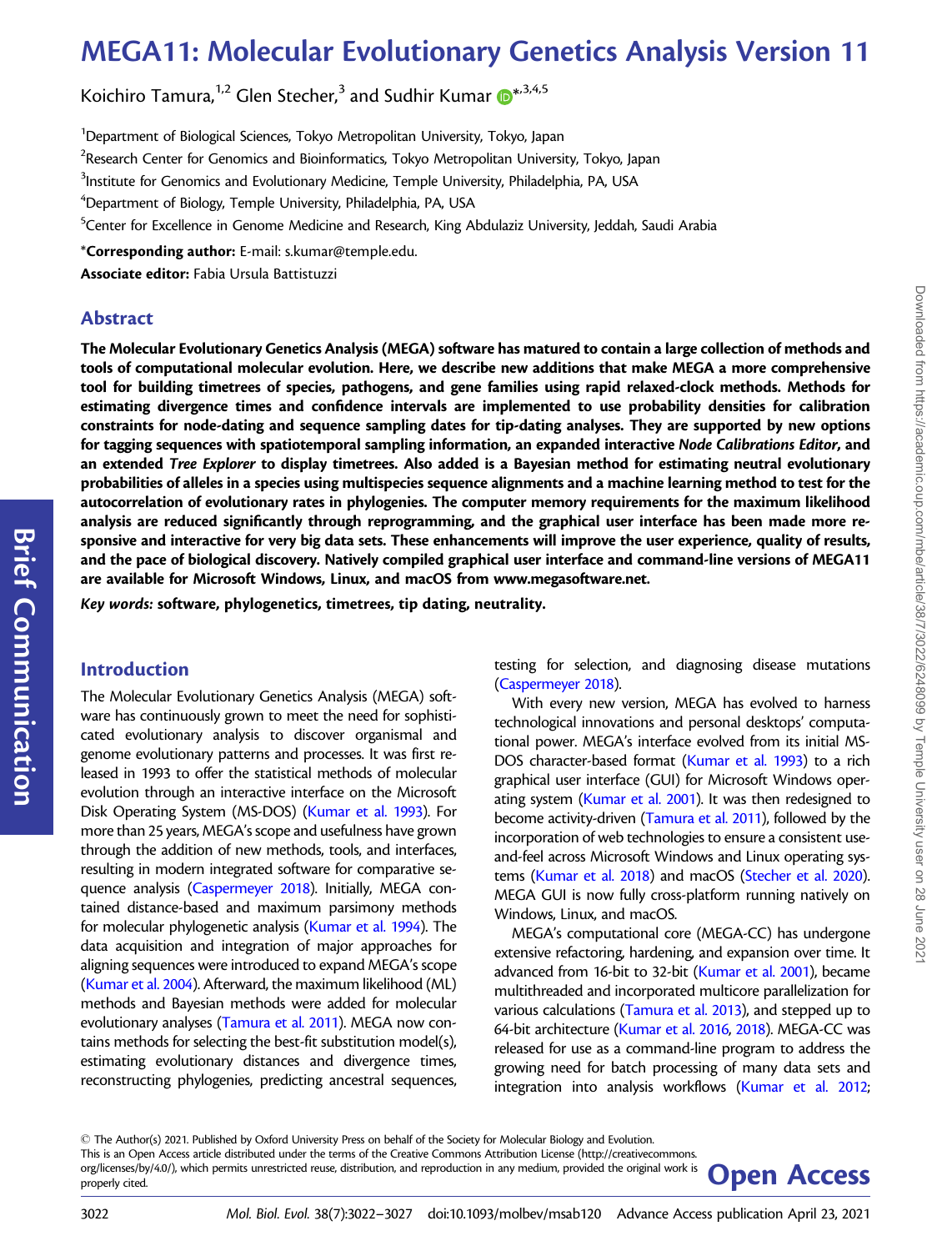[Stecher et al. 2020\)](#page-5-0). With both 32- and 64-bit versions of MEGA currently available for use on the command-line and GUI, MEGA is now a suite of applications that responds to the variety of computing environments currently used by researchers in molecular evolution and phylogenetics. Here, we present key methodological additions and technical improvements in MEGA that comprise version 11.

## Methodological Additions

#### Expansion of Relaxed-Clock Dating Facilities

Rapid relaxed-clock methods for estimating divergence times are becoming popular because they are feasible and efficient for large contemporary sequence alignments ([Tao, Tamura,](#page-5-0) [Kumar, et al. 2020\)](#page-5-0). MEGA6 first added methods and tools for constructing evolutionary timetrees by implementing the RelTime method, which does not assume a molecular clock ([Tamura et al. 2012](#page-5-0), [2013\)](#page-5-0). RelTime is known to perform well and has been used to build timetrees in hundreds of research articles [\(Tao, Tamura, Kumar, et al. 2020](#page-5-0)). MEGA11 expands on RelTime dating options by advancing the current implementation and adding new facilities for node-dating and tipdating needed to build timetrees of pathogens, species, and gene families.

## Calibrating the Clock Using Probability Densities on Node-**Constraints**

Bayesian relaxed-clock methods have long allowed the use of statistical probability distributions that capture prior knowledge (or belief) about the true divergence times in clock calibration constraints on one or more nodes in the phylogeny. Judicious use of these probability densities can make divergence times more accurate and precise [\(Tao, Tamura, Mello,](#page-5-0) [et al. 2020](#page-5-0)). Researchers can now use such probability densities for node calibrations in RelTime estimation of divergence times and confidence intervals (CIs). MEGA implements the [Tao, Tamura, Mello, et al. \(2020](#page-5-0)) approach that estimates CIs by simultaneously accounting for variance introduced by the heterogeneity of evolutionary rate among lineages, estimation of sequence divergence using substitution models, and probability densities for node-calibration constraints. This method produces CIs that contain correct times with a high probability, making them much more suitable for biological hypothesis testing than other rapid methods [\(Tao, Tamura,](#page-5-0) [Kumar, et al. 2020](#page-5-0); [Tao, Tamura, Mello, et al. 2020\)](#page-5-0).

For RelTime analyses in MEGA11, ML and distance-based approaches can be used to build a timetree for a given phylogeny and multiple sequence alignment. One may also use only a phylogeny with branch lengths, which extends the usefulness of relaxed-clock methods for phylogenies inferred from nonmolecular data or statistical methodologies not available in MEGA. When a phylogeny with branch lengths is used, the CIs will be narrower because the variance associated with branch length estimation cannot be generated without the original data set used to produce the phylogeny and branch lengths. Nevertheless, these CIs will incorporate variance introduced due to rate variation among lineages and clock calibrations' uncertainty.

A calibration density selector has been added to the Node Calibration Editor that provides an option to select normal, lognormal, uniform, or exponential density ([fig. 1](#page-2-0)). The user can also specify a minimum or a maximum time bound on a node. The calibration text file format has been extended to specify density information and use calibration densities in MEGA-CC. The Node Calibration Editor also includes new functionality to specify a fixed evolutionary rate or a known node time to calibrate the molecular clock. Such assumptions are often used by investigators when independent calibration information is unknown (Hipsley and Müller 2014; [Tao,](#page-5-0) [Tamura, Kumar, et al. 2020](#page-5-0)).

#### Tip-Dating for Sequences with Sampling Times

MEGA now implements a method to estimate timetrees using sampling dates for molecular sequences. They are often used to infer the origin and diversification of pathogens that generally evolve fast enough to track the evolutionary change over months and years [\(Tao, Tamura, Kumar, et al. 2020\)](#page-5-0). Tipdating methods are also useful for analyzing ancient molecular sequences. MEGA implements a rapid tip-dating method, RelTime with Dated Tips (RTDT), that produces divergence times and CIs [\(Miura et al. 2018\)](#page-5-0). One may use ML or distance-based approaches for a given phylogeny and multiple sequence alignment for tip-dating, or a phylogeny with branch lengths and tip dates can be given as the input.

An enhanced Timetree Wizard system ([fig. 2\)](#page-3-0) walks the user through many steps needed to configure tip-dating analyses, such as loading sequence and tree files, specifying the outgroups, adding sequence sample times, and selecting the analysis options. Sequence sampling times can be specified in multiple ways. MEGA will automatically extract them ondemand when they are included in the sequence name. Spatiotemporal information can also be presented in the input alignment files as meta tags (see description below) or loaded using specially formatted calibration text files. Once computed, the timetree is displayed in the Tree Explorer that has been extensively revamped and updated [\(fig. 3](#page-4-0)). It now has many more formatting tools, including exporting the timetree, individual divergence times, and CI estimates in a tabular format.

### Detecting Autocorrelation of Evolutionary Rates

MEGA now contains a facility for detecting autocorrelation of evolutionary rates among branches, which is important for understanding molecular evolution patterns and useful as a clock rate prior in Bayesian relaxed-clock analyses. MEGA implements the CorrTest method developed using machine learning, which is accurate and computationally efficient ([Tao](#page-5-0) [et al. 2019](#page-5-0)). The CorrTest implementation in MEGA requires a phylogeny with sequence alignment (or branch lengths) and is accessed through an easy-to-use wizard. This test's final output is a CorrScore between 0 and 1 and a P-value, where a high CorrScore and low P-value indicates that branch rates among lineages are likely correlated.

## Calculating Neutral Evolutionary Probabilities

According to the neutral theory of molecular evolution, most differences in molecular sequences across species are expected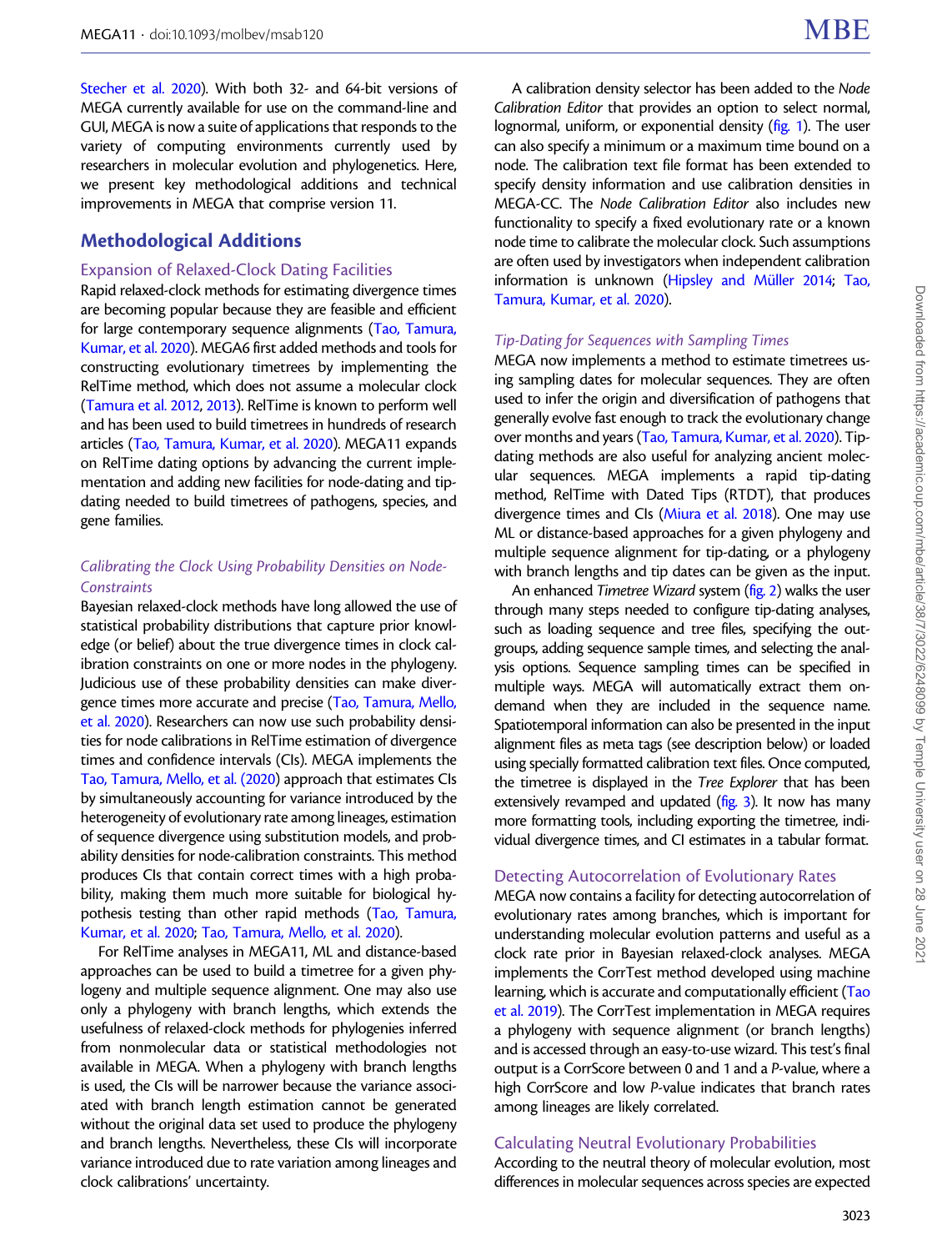<span id="page-2-0"></span>

FIG. 1. Calibration points for MEGA's RelTime method are chosen in the Node Calibration Editor window (A), accessed via the Timetree Wizard system (see [fig. 2](#page-3-0)A). The Node Calibration Editor displays the phylogeny where individual node calibrations and probability densities can be chosen by clicking the calibration button on the top toolbar for the selected node. A dropdown menu (B) with several calibration density types is displayed. The Node Calibration Editor then prompts the user for required distribution parameters, depending on the distribution selected: normal distribution (mean and standard deviation), lognormal (offset, mean and standard deviation), exponential (offset and decay parameter), uniform (min and max) (C).

to have little to no impact on fitness [\(Kimura 1983](#page-4-0)). Therefore, multispecies sequence alignments have been used to estimate neutral evolutionary probabilities (EP) of observing alternative alleles (amino acid residues or nucleotides) in a species, contingent on the given species timetree [\(Liu et al. 2016](#page-5-0)). MEGA implements an advanced option for this Bayesian approach in which the species timetree containing relative times is computed automatically by using RelTime [\(Patel and Kumar](#page-5-0) [2019\)](#page-5-0). Alleles with EP less than 0.05 are nonneutral, whereas evolutionary permissible (neutral) alleles show much higher EPs. Disease-associated amino acid variants in human populations have  $EP < 0.05$  and are rarely found in the population ([Liu et al. 2016](#page-5-0)). Many human adaptive variants in populations also have low EPs, that is, nonneutral from an evolutionary perspective, but they show high allele frequencies [\(Patel et al.](#page-5-0) [2018\)](#page-5-0). Therefore, one may use EPs to diagnose disease mutations and detect candidate adaptive variants. An EP wizard system walks the user through the steps required to set up the analysis. The first sequence in the alignment is used automatically as the focal taxon of interest (one can rearrange sequences in the Sequence Data Explorer). EP values for all possible bases (4 for nucleotides and 20 for amino acids) at each position in the input sequence alignment are reported in a spreadsheet or text format.

# 3024

## Technological Advances

Although some new user interface elements have already been mentioned above (figs. 1-3), additional technical advances in MEGA11 are as follows.

#### Expanded Group Designations

MEGA has long supported a "group" tag for sequences and other operational taxonomic units (OTUs). Using the sequence "group" tags, MEGA offered a group-wise exploration of input data, selection of data subsets, and computational analyses [\(Kumar 2001](#page-5-0)). Support for two new tags ("population" and "species") was added in MEGA7, with the species tags used to mark duplicate genes in multigene family phylogenies [\(Kumar](#page-5-0) [et al. 2016\)](#page-5-0). In MEGA11, sequences can now be tagged to provide information on the continent, country, city, year, month, day, and time. This spatiotemporal information can be used in tip-dating analyses.

In MEGA11, we have made a MEGA-wide change to use any meta tag to define groups. For example, if one selects the "Year" meta tag for use as a group, they could estimate average diversity within and between sequences sampled in different years (Distance menu). In the Sequence Data Explorer, one can select/unselect sequences of certain years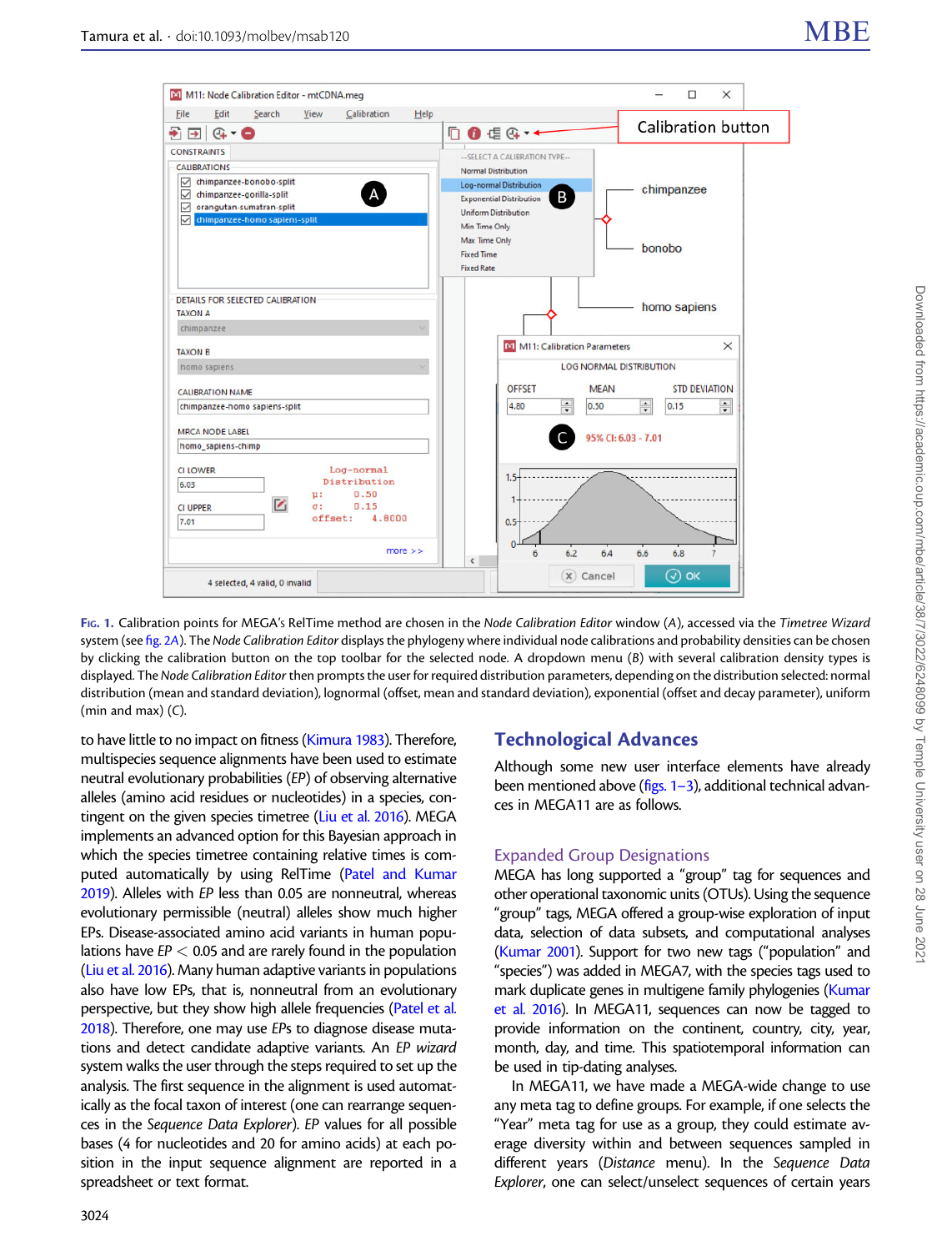<span id="page-3-0"></span>

FIG. 2. The Tip Dating Wizard (A) guides the user through the steps required to set up the RTDT analysis. Once a sequence alignment and/or a tree is provided, the user is prompted to specify the outgroup by selecting a node in the *Tree Explorer* or specifying outgroup taxa by name (not shown). Next, sample times are specified using the Tip Dates Editor (B) with facilities for parsing tip dates (C) encoded in taxa names, importing tip dates from a text file, and manually entering the dates. In the next step, the Analysis Preferences dialog (not shown) is displayed, allowing the user to set analysis options to estimate branch lengths used by RTDT. The estimated timetree is displayed in the Tree Explorer (see [fig. 3\)](#page-4-0).

for phylogenetic analyses. Also, the display of years would be automatically enabled in the Tree Explorer, and the feature to collapse sequence clusters will be done by years. Additionally, sequences can be sorted based on years in all the input data and result explorer displays. Therefore, a dynamic designation of groups based on the desired meta tag will enable data exploration and analysis more efficiently.

## Memory Efficient ML Analyses

ML methods are widely used for phylogenetic inference but place high demands on computer memory, becoming increasingly burdensome for bigger sequence alignments analyzed these days. In MEGA11, we have now completed a long-overdue refactoring of ML calculations by adding a step to identify common site configurations, that is, sites where all sequences have the same bases as at some other sites, to utilize computer memory more efficiently. The memory requirements of Maximum Likelihood and Maximum parsimony analysis are reduced (approximately) by the factor of  $m/L$  when there are  $m$  distinct site configurations in a sequence alignment containing L sites. The memory saving can be substantial for multigene and genome-scale alignments. For example, the memory saving was 660 MB (209 vs. 870 MB) for a sequence alignment of 229 birds with 2,728 sites [\(Claramunt and Cracraft 2015](#page-4-0)) and 4.5 GB (2.3 vs. 6.8 GB) for an alignment of 162 mammals with 11,010 sites [\(Meredith et al. 2011](#page-5-0)). This memory saving does not have any detrimental impact on phylogenetic estimates and computational times because identical site configurations have the same likelihood value. The total log-likelihood is simply the sum of site-configuration log-likelihoods weighted by their frequencies. However, this upgrade required refactoring many different parts of MEGA's calculation engine, including functions for phylogeny construction and model selection.

## Enhanced GUI for Exploring Large Data Sets

Using a large multiple sequence alignment containing 68,000 genomes and 30,000 bases each, we assessed MEGA GUI's responsiveness during input data file reading, execution of functions in the Sequence Data Explorer, estimation of pairwise distances, and building of distance-based phylogenies. We found the GUI to become intermittently unresponsive for such large data sets, which are now common due to resequencing and population sequencing efforts. Consequently, we have moved all potentially long-running operations out of the main GUI thread to background threads in a major overhaul of the source code. Now, large input data files are read rapidly, and calculations of pairwise distance matrices, selection tests, and phylogeny construction for distance-based methods are performed in a background thread. The Sequence Data Explorer has been reprogrammed to enable more efficient highlighting of variable sites, and navigation of the sequence alignment has been improved. Also added are options to automatically label sites based on attributes, which annotates sites by providing a onecharacter label and then using desired labeled sites to subset data for any molecular phylogenetic analysis desired.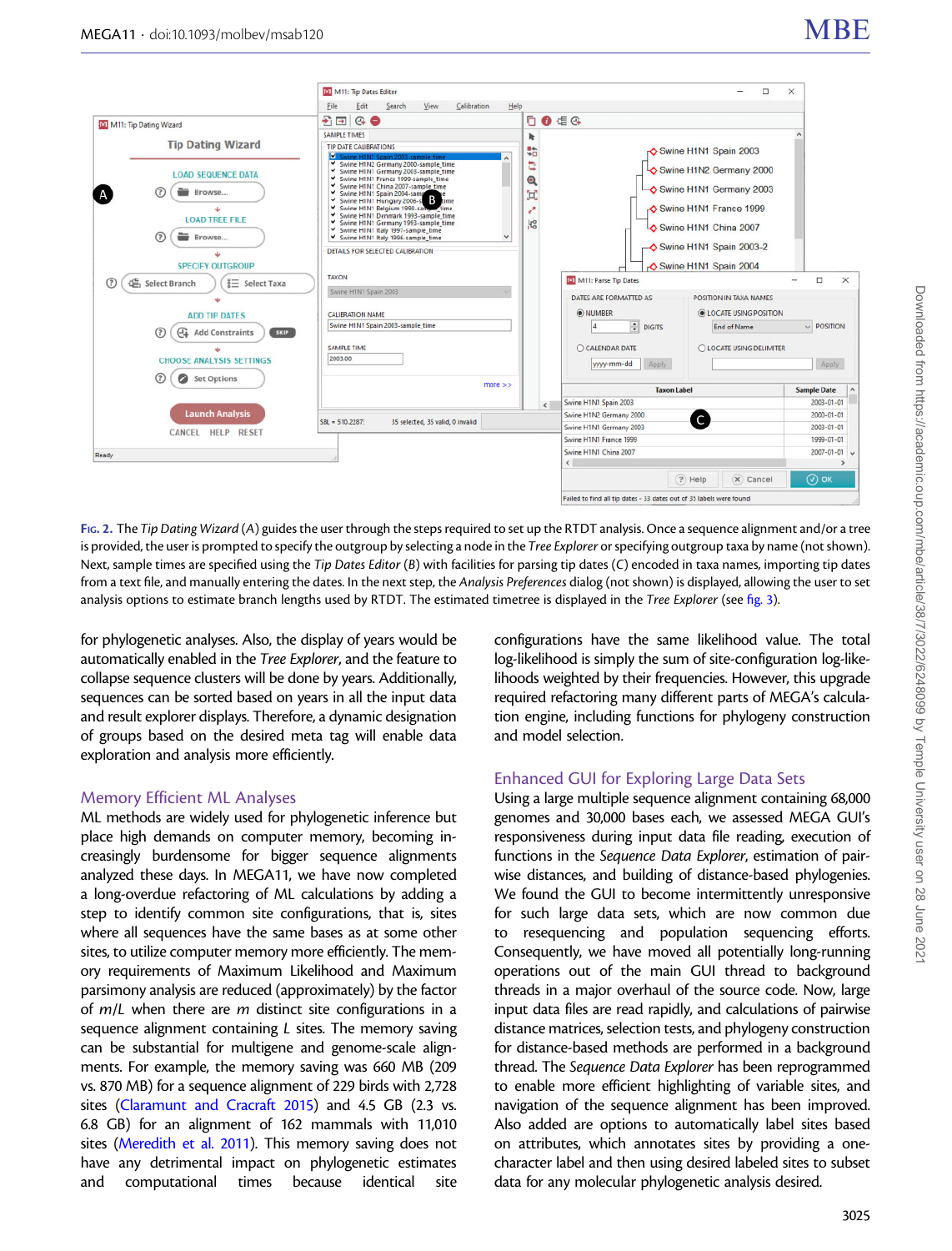<span id="page-4-0"></span>

FIG. 3. MEGA's Tree Explorer (A) is a feature-rich, versatile viewer of phylogenies that provides many interactive exploration and customization facilities. In MEGA11, the new side toolbar of Tree Explorer makes formatting, rearrangement, and tree exploration tools more accessible and intuitive. Instead of a thin toolbar with nameless buttons, we have opted for a wide toolbar with text labels identifying each tool. The toolbar can be moved to either side of the window, and it can be toggled in and out of view. To organize related tools by groups and accommodate limited vertical space, collapsible panels are used. With the new toolbar, formatting tools previously displayed in external dialogs are readily accessible, and formats are applied instantly instead of after the user closes the external dialog. In addition to the updated toolbar, there are now options for autocollapsing of nodes containing clusters of taxa belonging to the same group, user-specified cluster size, or by the branch length difference. For very large trees with many similar sequences, this feature can greatly facilitate the visualization of evolutionary events at a glance. An option has been added to export pairwise patristic distances between taxa to a text file for phylogenies and timetrees. For maximum likelihood and maximum parsimony trees where ancestral sequences are present, an option has been added to navigate through sites where a change in the estimated ancestral state differs between the parent and child on the currently selected branch. The tree information box (B) has been updated for timetrees to show branch- and node-specific information, such as earliest and latest sample times in the currently selected subtree, days elapsed between the divergence time for a selected node and the latest sample time, the nearest and furthest tip from a selected node, clade size and clade taxa, and spatiotemporal information if available.

# **Conclusions**

Version 11 of MEGA adds many methods and tools to keep pace with researchers' growing needs. The addition of evolutionary dating methods in MEGA make it easier to estimate species and strain divergence times by using more informative node calibrations and sampling times. The new CorrTest and EP calculations will enable a more robust evaluation of assumptions about biological characteristics of molecular data. The reduction in memory needs of ML-based computations will allow users to analyze much larger data sets than before. The refactoring of distance-based methods' calculation to run in threads independent of the main graphical interface and other GUI enhancements greatly improve MEGA usability for very large data sets.

# Acknowledgments

We thank our laboratory members and many beta testers for providing invaluable feedback and bug reports. This study was supported in part by research grants from the National Institutes of Health (R35GM139504-01), National Science Foundation (DEB-2034228, DBI-1661218), and Japan Society for the Promotion of Science (JSPS) grants-in-aid for scientific research (DB5) to K.T.

# Data Availability

The software and its source code are available from [www.](http://www.megasoftware.net) [megasoftware.net](http://www.megasoftware.net).

# References

- Caspermeyer J. 2018. MEGA software celebrates silver anniversary. Mol Biol Evol. 35(6):1558–1560.
- Claramunt S, Cracraft J. 2015. A new time tree reveals Earth history's imprint on the evolution of modern birds. Sci Adv. 1(11):e1501005.
- Hipsley CA, Müller J. 2014. Beyond fossil calibrations: realities of molecular clock practices in evolutionary biology. Front Genet. 5:138.
- Kimura M. 1983. The neutral theory of molecular evolution. New York: Cambridge University Press.